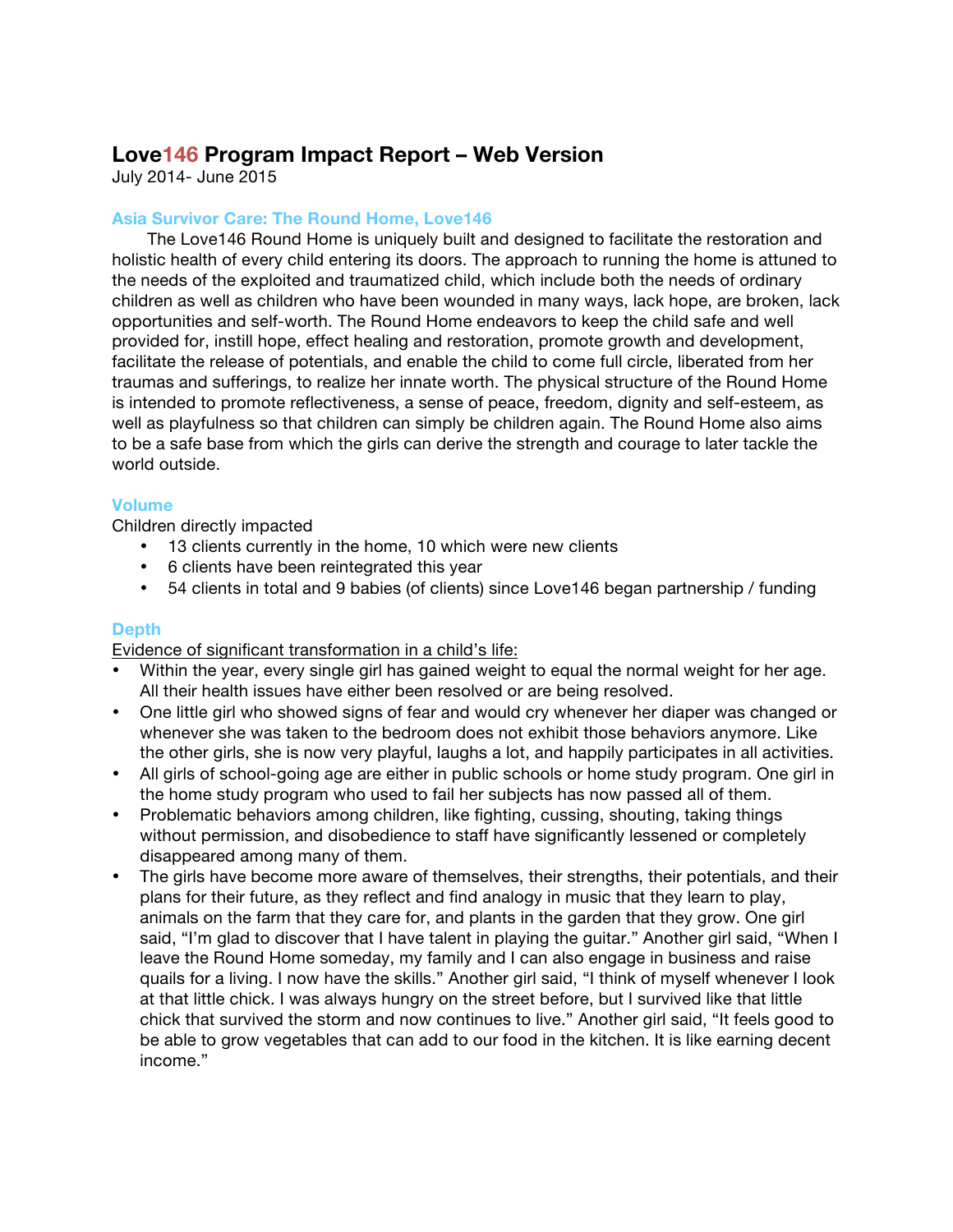Evidence that this project benefits the community beyond direct involvement:

- The Round Home girls' experiences on the street where they were first trafficked pointed us in the direction of the street. Our operations on the street with homeless street families then enabled us to establish a relationship with them and provide some livelihood assistance, send some of the street children to school, raise the community's awareness of issues on children, admit some victimized girls from the street into the Round Home, and even facilitated the quest for justice of some of the girls. Our street operations also gave rise to a safe home for boys. Some of the boys have been reintegrated back into the community, and we continue to assist them with livelihood and schooling. Our credibility with this urban street community and local officials has been established due to the continuous effort to help toward the abolition of child exploitation in this community.
- Some girls from the Round Home who have been reintegrated with their families and are now part of their community continue to be monitored and given livelihood, schooling, referral, or counseling assistance in order to be more viable in their communities. As a result of their training in the Round Home and this continuous support from the Round Home staff, they are now self-respecting and productive members of their community, rather than the at-risk children they used to be.
- Most of the employees in the Round Home come from the rural community where the Round Home is located. Thus, the Round Home has generated jobs for these rural people.

## First hand evidence that this project benefits the target constituents:

• "I used to live with my grandmother. She would bring me to the street with her, so she could look after me while she was working. She earned very little, so I decided to help her by begging in churches and streets…. Sometimes, white men would approach us. One time, when I was begging in the streets, and white men were around, a concerned citizen referred me to a shelter for safety purposes. At the shelter, we were provided with our basic needs, but the problem there is, I was always into fights with some children because they were always bullying me. They always took my things without asking permission from me and I always ended up crying. Now, I am happy to be here in the Round Home. I have plenty of food to eat and the people here are kind. I don't have to get into fights because no one bullies me. I also have so many playmates, and an opportunity to go to school…. Some day, I would like to become a singer, because I like to sing." *Mindy (pseudonym), 7 years old*

## Evidence of collaboration and partnership:

- We have implemented a multidisciplinary approach in caring for the girls. They are regularly brought to partner psychiatrists for evaluation, monitoring, and intervention. They are also brought to partner medical doctors and dentists for health concerns, whenever the need arises. A professional dietician approves the monthly menu. There is regular communication with their schoolteachers to discuss progress and any problems.
- We have maintained close collaboration with the concerned officers of the Department of Social Welfare and Development on issues that pertain to the girls' families and placement.
- We established cooperation with the Department of Justice, including the courts and the National Bureau of Investigation regarding some of the girls' legal cases.
- We have agreement with the local officials of the village where the Round Home is located that they would be ready to assist us whenever the need arises.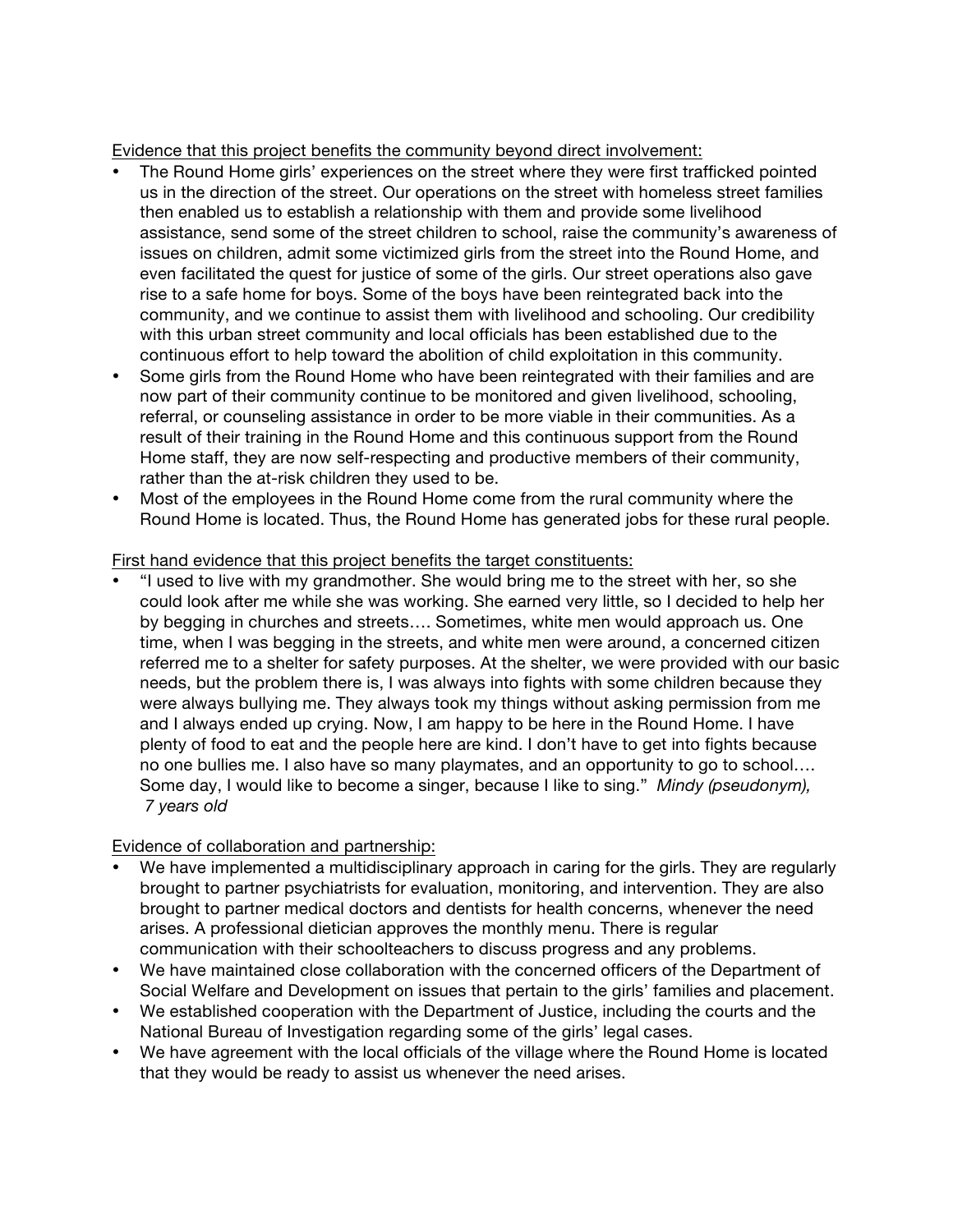#### **Asia Survivor Care: The Boys Shelter, Love146**

The Love146 Boys Shelter (BS) used to be a home in the heart of the red light district in Manila, where exploited boys were rehabilitated and given holistic care. This project began as an occasional feeding center called the Round Table, which served the street community where the boys came from. Its purpose was to intervene in the sexual exploitation of other street children and facilitate the positive transformation of the community. For security reasons, the Boys Shelter was moved to another location, close to the Round Home. Thus, the Boys Shelter/feeding center has metamorphosed into a true boys' home, now called the White Home, with better facilities more conducive to the boys' restoration.

#### **Volume**

Children directly impacted

- 9 clients in the WH, 6 which were new clients this year
- 8 clients reintegrated this year
- 23 clients in total since the shelter began operating

## **Depth**

Evidence of significant transformation in a child's life:

• All of the boys were trafficked because they come from very poor families and often, there was nothing to eat at home. They belonged to the marginalized sector of society who were not in school, did not have birth certificates, bonded to pimps, and with health issues unattended. Now, they are physically cared for, are counseled regularly, are in school, have birth certificates that ensure their identity and rights as citizens, are earning money through gardening, and are discovering their potentials in arts, music, or academics.

Evidence that this project benefits the community beyond direct involvement:

Some of the boys have been reintegrated and Love146 is still helping them with schooling. They model to the community a picture of perseverance despite the odds.

First hand evidence that this project benefits the target constituents:

• Among those that we have reintegrated, none have gone back to a life of exploitation.

#### Evidence of collaboration and partnership:

- We have implemented a multidisciplinary approach in caring for the boys. They are regularly brought to partner psychiatrists for evaluation, monitoring, and intervention. They are brought to partner medical doctors and dentists for health concerns, as needed. A professional dietician approves the monthly menu. Constant communication with their schoolteachers is done to discuss progress and problems.
- We have maintained close collaboration with the Department of Social Welfare and Development on issues that pertain to the boys' families and placement.
- We have coordination with partner agencies regarding their legal cases.
- We have agreement with the local officials of the village where the White Home is located that they would be ready to assist us whenever the need arises.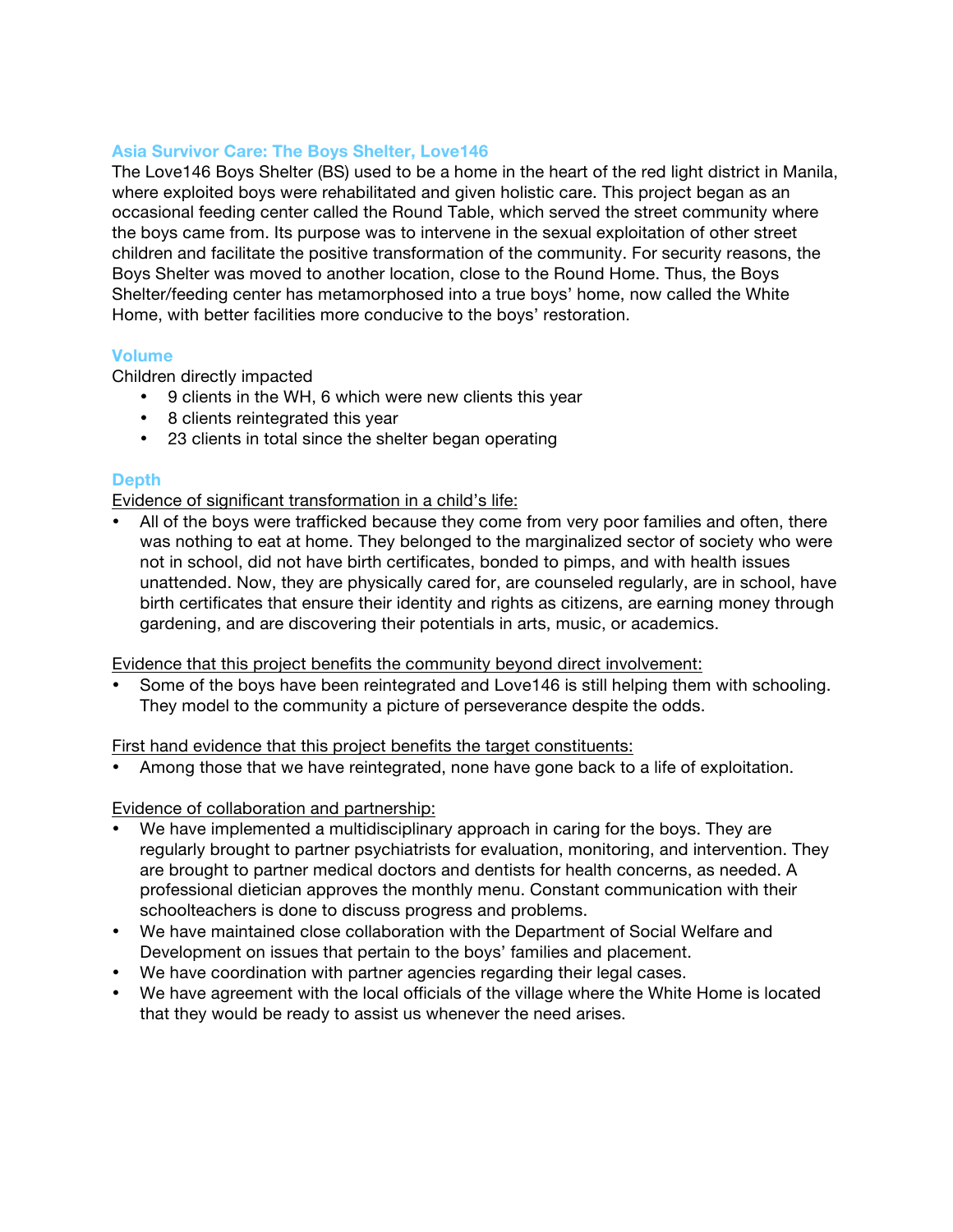#### **Asia Aftercare: CTPA(A), Love146**

Trained caregivers are essential in the restoration of exploited children. Love146 runs a oneweek intensive training for local caregivers aspiring or already working with exploited children. The CTPA seeks to empower caregivers with the knowledge and skills that will enable them to provide children with specialized care in the restoration of survivors. The program provides a certified qualification through an on-site training course and post course evaluation. The CTPA with Advocacy (CTPAA) facilitates the trainees' production of information and advocacy materials for youth victims and potential victims, as well as evaluation of the effects of these materials on the target groups.

#### **Volume**

Individuals trained in this project:

• Due to a lack of finances no trainings have taken place this year.

## **U.S. Prevention Education: Connecticut and Texas**

As with most criminal networks and activities, child trafficking and the commercial sexual exploitation of children in the United States is inherently complex and difficult to measure; however the need for a targeted, comprehensive response intensifies as scrutiny increases and layers of exploitation are revealed. Traffickers and others who determine to exploit youth are strategic, organized, and committed in their efforts. At Love146, we believe that our approach must be more so.

#### **Love146's U.S. Prevention Education program has four key goals:**

- Decrease youth's risk for exploitation: *Not a #Number*, a multi-level prevention curriculum designed to teach youth how to protect themselves from human trafficking and exploitation through information, critical thinking, and skill development, is the anchor of the program. *Not a #Number* integrates a holistic view of the issue by focusing on respect, empathy, individual strengths, and the relationship between personal and societal pressures that create or increase vulnerabilities.
- Support a comprehensive, whole-school or entire-system, response to human trafficking and exploitation: *Not a #Number* includes information to support a whole-school or entiresystem response and has been designed to reinforce and integrate with other prevention efforts being facilitated to increase youth health and safety and improve school, agency, or organizational climate.
- Develop and maintain a strong, evidence-based approach to prevention: *Not a #Number* has been developed by experts in the field of human trafficking and commercial sexual exploitation and is designed to address the evolving tactics used to recruit and exploit youth. The curriculum is grounded in empirical literature and incorporates best practices in the field of prevention education. In order to continually evaluate the extent to which the materials in this curriculum are meeting its intended goals, curriculum developers worked with experts from the Crimes Against Children Research Center at the University of New Hampshire to design measurable skill-based learning objectives. Based on these learning objectives, the Crimes Against Children Research Center assisted in developing researchbased assessment tools to facilitate immediate and long-term outcome evaluation efforts.
- Support a coordinated response to human trafficking and exploitation in Greater Houston: Through participation in human trafficking and CSE related coalitions and stakeholder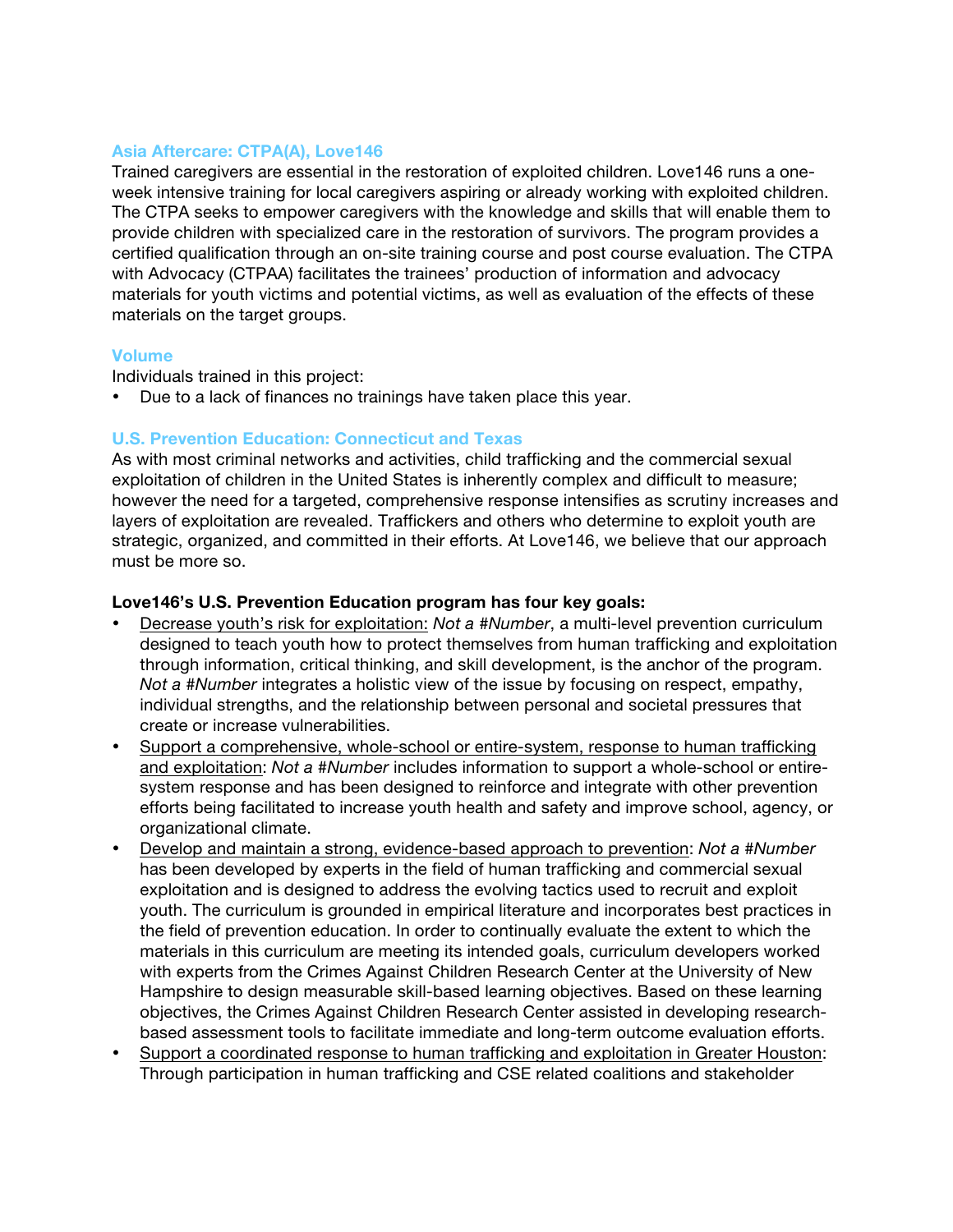meetings, the U.S. programs team is actively engaged in collaborative efforts in the Greater Houston area. In an effort to increase community providers' knowledge and capacity to prevent and identify human trafficking and exploitation, Love146 also provides training and technical assistance to key community providers working with at-risk and exploited youth.

## **Volume**

Children directly impacted:

- 3,922 youth received prevention education;
- 592 professionals and community members received training; and,
- 41 professionals were certified to facilitate *Not a #Number.*
- Children directly impacted since the program began in 2010:
	- 17,006 youth received prevention education; and,
	- 3,631 professionals and community members received training.

## **Depth**

Evidence of significant transformation in a child's life:

- The stories in *Not a #Number* allowed youth to talk about things they might not have otherwise—because they were talking about someone else. Once comfortable, a lot of students began to follow-up and pinpoint specific personal experiences, particularly around labor trafficking and exploitation. – *Not a #Number* Facilitator Observations
- A male client said, "When I go home, my drug dealer could manipulate me." He was able to apply the information to his life and situation. The skills developed in the curriculum are applicable to far more situations that increase a young person's vulnerability. – *Not a #Number* Facilitator Observation
- Survivors in the group, "took in a lot of the information, internalized it, and shared how they were able to use it right away." Two survivors indicated that they recognized red flags, as well as their vulnerabilities in certain situations, and were able to apply safety-planning skills. "(They) scanned surroundings and were able to pick up some of the hidden mask intentions, and questioned why people were giving certain things." – *Not a #Number*  Facilitator Observation

## Evidence that this project benefits the community beyond direct involvement:

• "Because of your lesson I had the courage to talk to someone in my class a couple of times to make sure she was okay. Although, based on what you taught us, I am on the healthy side, I knew she wasn't. We are opposites. But I am glad we talked. She felt that I helped her lower her stress. Thank you for helping me see that even though we are different, I could care for her. I enjoyed all the lessons because they were all meaningful to me." – *Not a #Number* participant

## First hand evidence that this project benefits the target constituents:

• A youth came forward after the last session of *Not a #Number* and said his friend told him something and he wants to protect her and keep her safe. He shared that she had told him her stepdad had sexually abused her when she was younger and would invite his friends over to do the same. She then told him that she cuts and showed him her cuts on her upper thigh and how she had carved Death into her leg. She also reported to him that her boyfriend gives her something to drink and she doesn't remember things that happen. He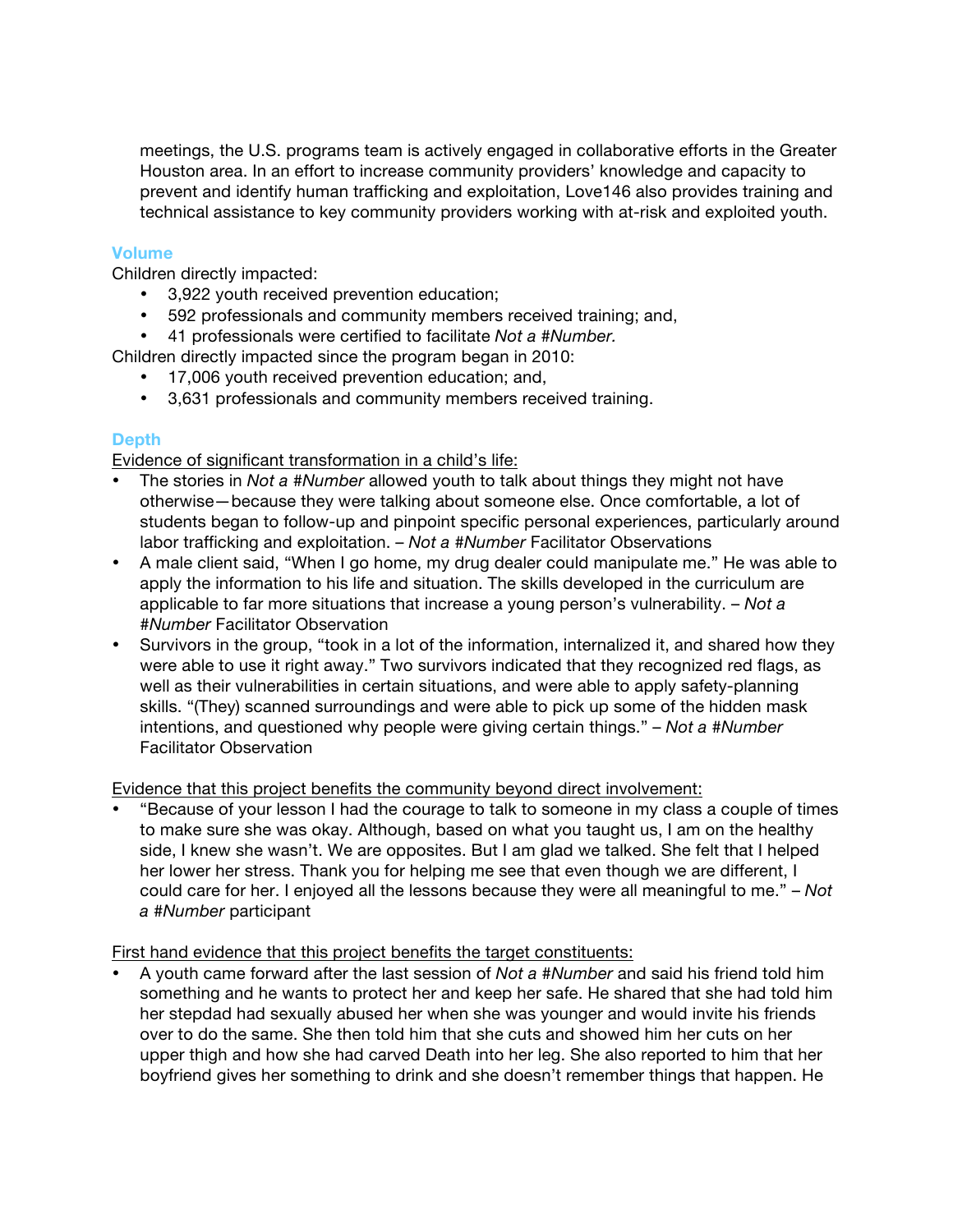said his friends saw her and her boyfriend at a party with other boys and they were doing inappropriate things. The youth said he hopes she won't be mad at him, but he wants to make sure she is ok. This information was reported to the appropriate agency, and this child is now receiving support.

Evidence of collaboration and partnership:

- The Universities of New Hampshire and New Haven**:** Both universities have provided significant support and critical expertise for program theory, evaluation, and curriculum development.
- CT Coalition Against Trafficking, CT Department of Children and Families HART Team, CT Permanent Commission on the Status of Women's Trafficking in Persons (TIP) Council, Mayor's Houston Area Anti Trafficking Council, Houston LGBTQ Homeless Initiative, and Houston ISD Community Partners Group: The team's participation in the delineated coalitions and collaboratives have continued to provide a positive opportunity to understand the work of local stakeholders, gaps in service, and other organization's experiences with identifying and working with survivors. It has also provided an opportunity to collaborate on prevention education, as well as share our expertise in order to improve programs and policy.
- Individual and Organizational Engagement/Collaboration: There has been significant relational development and engagement with a variety of individuals and organizations such as Twitter, NEST Educators, the Montrose Center, the U.S. Department of Education, My Life My Choice, the A21 Campaign, Abeni, and Stephen Procopio.

#### **U.S. Survivor Care: Connecticut**

In 2013, Love146 conducted a comprehensive environmental scan of the service needs and resources available to youth who were confirmed and suspected survivors of human trafficking and commercial sexual exploitation (HT/CSE) in Connecticut. Recognizing a significant gap in services for this population, Love146 responded by piloting a Survivor Care Program. Love146's Survivor Care Program is designed to provide and connect confirmed and suspected survivors to trauma-informed, individualized, and comprehensive services that contribute to their overall recovery and restoration.

Love146's Connecticut Survivor Care Program is unique in that it develops a care plan for each youth designed to best meet youth's personal needs and support them in their home communities. Working closely with state agencies and other community providers, Love146 helps ensure that youth are enrolled in school, advocates if special education and medical services are needed, and works to identify and build the capacity of caregivers (biological/foster/adoptive parents and kin caregivers) and service providers so that they can better support survivors as they reintegrate into their home communities.

Youth who have been trafficked are at high-risk for further exploitation; thus, one of the first things we tell a youth is, "We go where you go. That means if you move placements, or foster homes, or run away and come back, we will always be there." Never closing a case, Love146 is committed to always being a safe space and support for the youth we serve.

In addition to providing long-term, trauma-informed, intensive wraparound services, the Love146 Connecticut Survivor Care Program offers one time "Rapid Response" information and safety-planning meetings for confirmed and suspected survivors. During a Rapid Response, Love146 gives youth information on HT/CSE, the grooming process, Internet safety,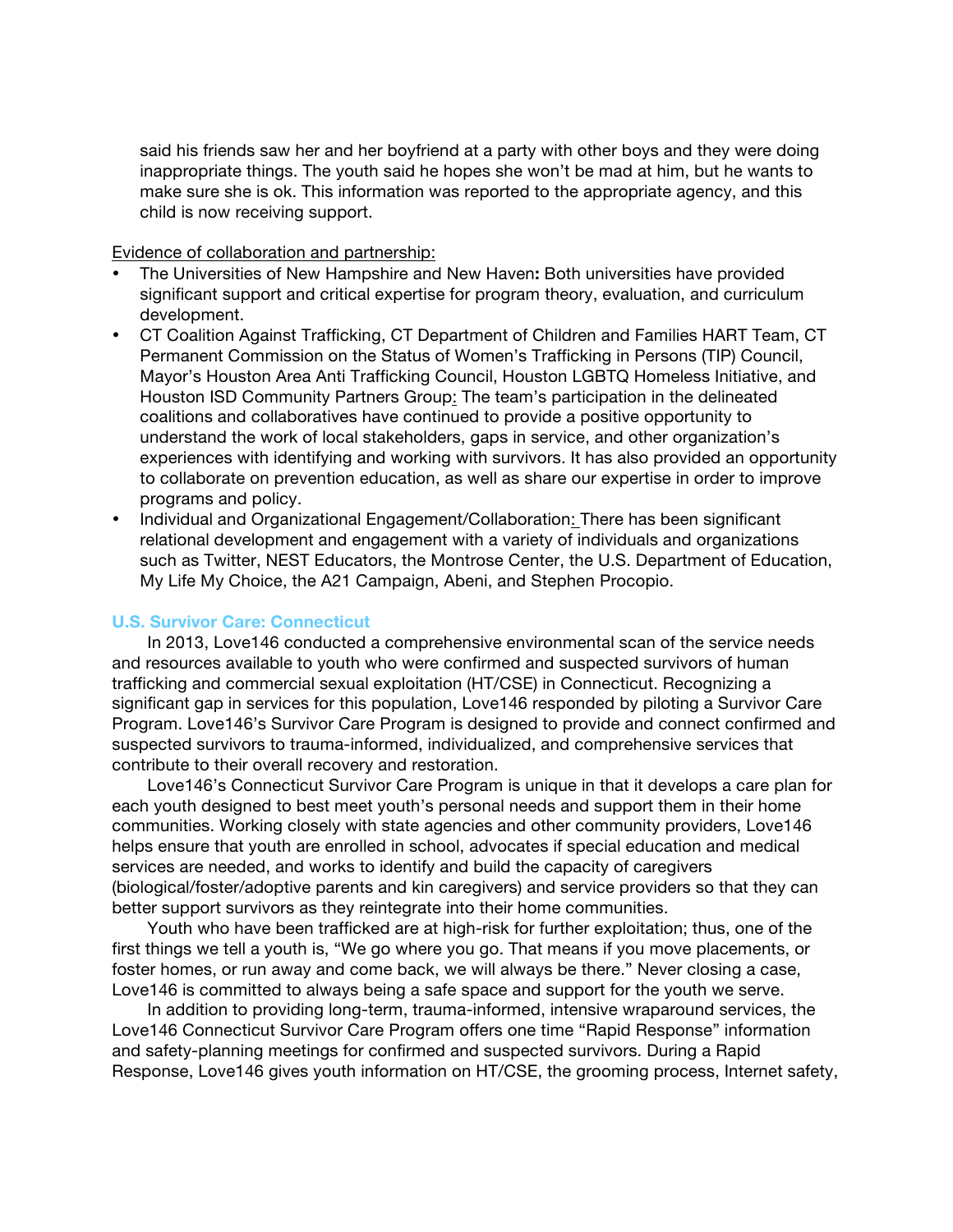and healthy relationships. Love146 also provides youth with printed resources materials that have national hotline numbers youth can call in cases of emergency. Each youth is also given a Rapid Response Backpack, filled with generously donated items including a blanket, an emergency phone, a journal, a rain poncho, a teddy bear, toiletries, a stress ball, and other supplies both youth and service providers identified as being critical for this population. Following all Rapid Responses, Love146 offers caregivers and providers individualized recommendations for future services that can support youth as they continue their recovery and restoration.

Lastly, Love146 offers case consultations, working closely with state agencies and other providers serving confirmed and suspected survivors of HT/CSE. Through this process, Love146 helps providers identify appropriate and available resources to meet the unique needs of individual youth. Love146 also helps providers better understand the dynamics of HT/CSE, the grooming process, and unique considerations for effectively serving this population.

#### **Volume**

Youth directly impacted:

- 5 clients received ongoing support services
- 43 received "rapid response" one-time meetings
- 19 case consultations

#### **Depth**

Evidence of significant transformation in a youth's life:

Below are quotes from two youth who have received long-term services within the last year through Love146:

- "I have benefited from this program immensely…I consider [Love146] one of my biggest supports. Without [my Love146 case worker] I would have kept [running away] from my group homes and been more at risk. [My Love146 case worker] is someone I can talk to when I have those feelings of wanting to do something I know I shouldn't and she has supported me throughout the last year…I am proud to say that since I've met [my Love146 case worker], I have not [run away] once, because she convinces me not to and always reminds me of the dangers of doing so. Suffice to say, I am grateful that [Love146] is in my life."
- "[Love146] taught me the meaning of self-respect and [Love146] helped me understand that I am very much capable of anything I put my mind to. Not once did [my caseworker] judge me; as a matter of fact, she didn't even allow me to judge myself…Who would have thought my whole life would change just by being told that I am more than just a body? [My Love146 case worker] did and I would like to give her special thanks for having faith in me. I would have never found myself if you weren't part of my life."

Evidence that this project benefits the community beyond direct involvement:

• Through Love146's participation on the Connecticut Department of Children and Families (DCF) Human Anti-Trafficking Response Team, Love146 has helped to develop a process for credentialing therapists specialized to work with victims of HT/CSE. As part of this process, Love146 helped to create an exam that all therapists will need to pass prior to receiving their credentialing certificate. This credentialing process will be instrumental in ensuring that all children identified as confirmed or suspected survivors of HT/CSE are able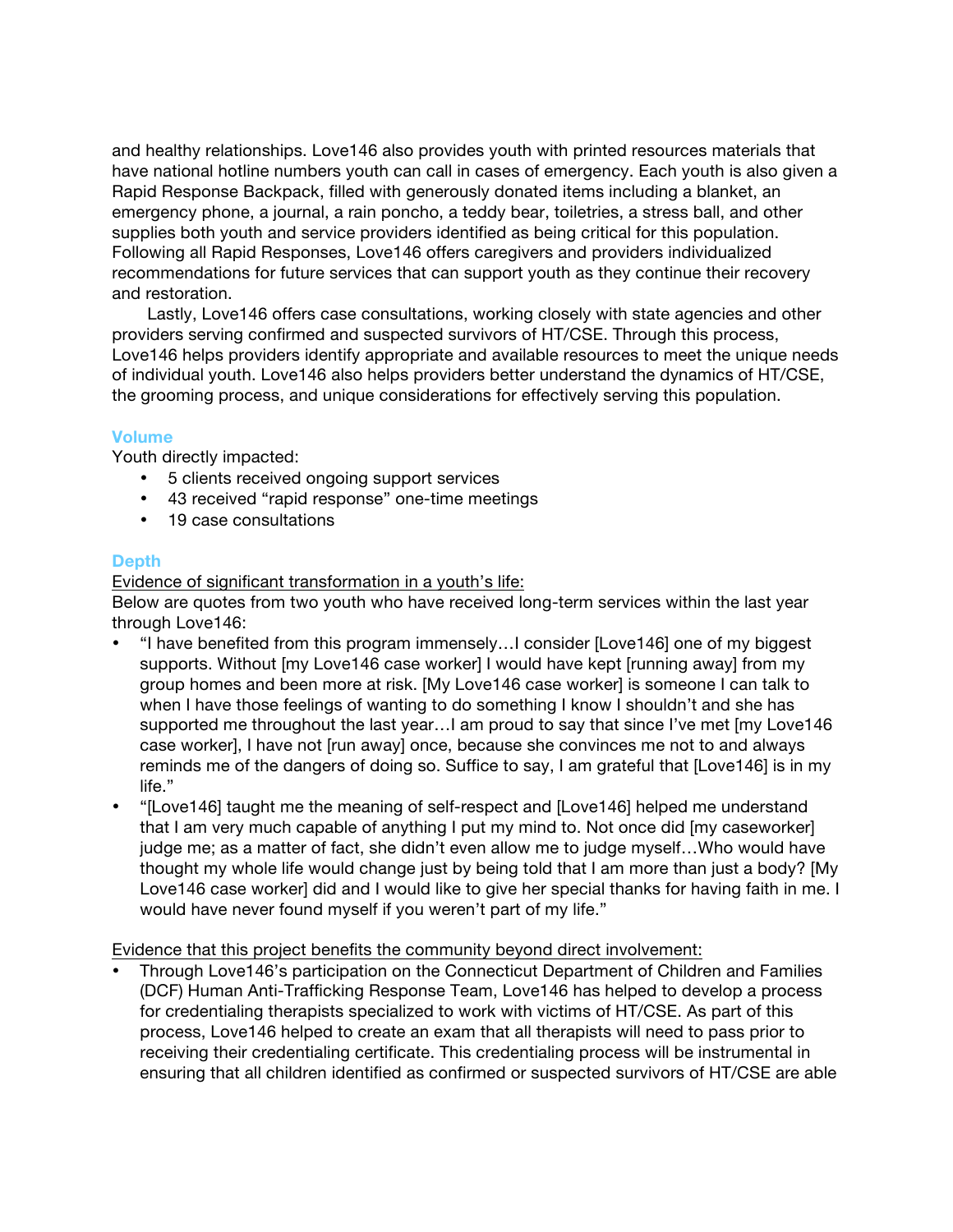to access therapeutic services from trained providers with a specialized understanding of HT/CSE.

• Through participation in the New Haven Multidisciplinary Team, Love146 has provided ongoing training and professional development services to law enforcement, forensic interviewers, child welfare staff, and community service providers. These efforts have helped raise the consciousness of human trafficking among first responders and have facilitated a collaborative approach to addressing cases of human trafficking. Love146 has also provided similar services to providers when participating in related case meetings for specific youth.

First hand evidence that this project benefits the target constituents:

- The Survivor Care team has provided quality long-term services to five youth in Connecticut, helping them to exit exploitative situations, identify and access needed services, better understand their victimization, gain new skills, succeed in school, and increase their overall resiliency. Love146 has also helped to increase the capacity of caregivers and practitioners in supporting youth through direct intervention and case consultation.
- Due to the overwhelming demand for survivor care services and Love146's limited capacity, most of the youth referred to the Connecticut Survivor Care Program this year were provided information and safety planning through Rapid Response services.
- In addition to direct services, Love146 provided professional trainings to direct service staff.

## Evidence of collaboration and partnership:

Love146 participates in the following coalitions:

- The Connecticut Department of Children and Families (DCF) Human Anti-Trafficking Response Team
- The DCF Girls Provider Network
- The Connecticut Coalition Against Trafficking
- The Connecticut Trafficking in Persons Counsel

## **Empowering Movement: Asia Capacity Building**

The Asia Capacity Building Program works to decrease the incidence of child and young adult sexual exploitation and trafficking by building capacity in local organizations / individuals through training, mentoring, organizational development and academic support; research; and, financial support. Love146 empowers partners who work in high risk and sometimes invisible communities where little abolition work is being done, especially with boys, transgender youth, and those addressing demand. We research best practices in prevention and aftercare as a basis for training, equipping of practitioners, and ultimately affecting change in children's lives.

In October 2014, the Asia Capacity Building Program was shut down. However, Love146 continued to stay in contact and fund some of the partner projects, which included the following:

- Exploited Boys Housing Alternative Urban Light
- Exploited Transgender Youth Dton Naam
- Research into the Vulnerabilities of Street Working Children in Chiang Mai and Bangkok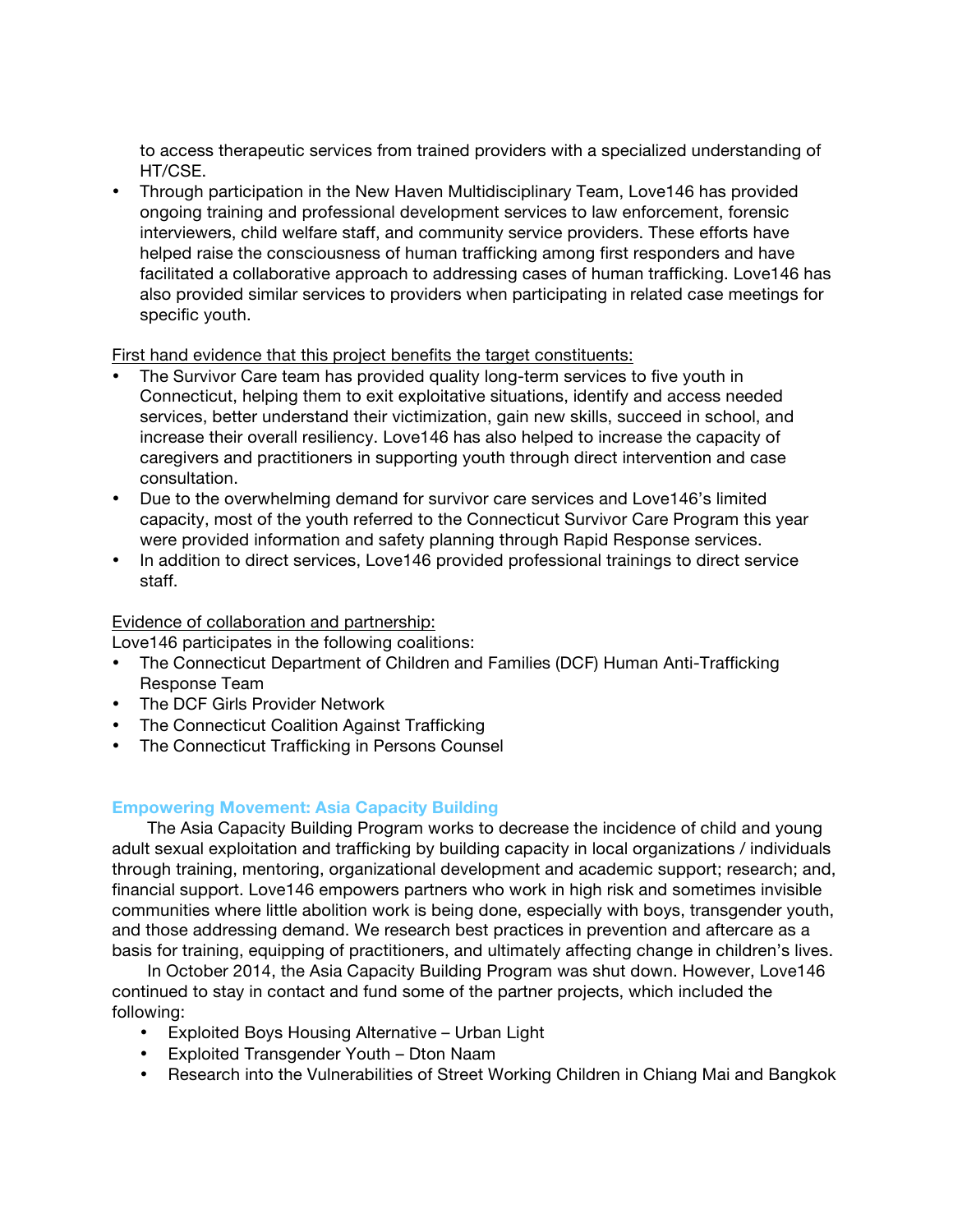- Research into the Effectiveness of Reintegration Efforts Butterfly Longitudinal Research Project
- Open Arms employing one social worker, to work with vulnerable women and children

## **Volume**

.

Individuals/organizations directly impacted:

- Urban Light 18 re: Housing and 300+ direct services through the Center
- Street Working Children Research 80
- Butterfly Longitudinal Research Project 128 survivors and 13 organizations
- Open Arms 105 direct beneficiaries

## **Depth**

Evidence of significant transformation in a child's life:

*Dton Naam, April 2015*

• We were delighted that three boys finished this semester with great results. The first one got GPA 3.32 and teachers have sent him to baking competitions already. His courage and confidence has grown, so he applied to a new cooking institution called "Le Cordon Bleu Dusit Culinary School". The second student also finished his term well with good grades, completing his first full year of college. The third one passed his second semester with great fun and new friendships at the weekend school. He has another semester left to graduate high school, and is already brainstorming and considering what he really wants to pursue through his studies in the future.

## Evidence that this project benefits the community beyond direct involvement:

*Urban Light, June 2015*

• Urban Light has been a key player and contributor in the Chiang Mai anti-trafficking community. Urban Light has steadily grown over the past five years allowing us the time and patience to learn about the needs, resources and services that were lacking for atrisk boys in Chiang Mai, Thailand. Our key services of health, housing, education + employment and outreach were all overwhelmingly successful in reaching our target population. As Urban Light continues being the only organization in Chiang Mai addressing the needs of boys we must stay committed to learning and expanding our knowledge base so that our services in aftercare can expand and grow. In addition to on-site aftercare for at-risk boys via our Urban Light Youth Center, our outreach team was able to provide diligent and consistent care to boys living and working on the streets of Chiang Mai. Urban Light identified over a dozen 'hotspot' areas where our teams would go weekly to provide health kits, health consultations and information regarding Urban Light services. As a result of this effort our aftercare services were able to expand and highlight some of the city's most vulnerable boys.

## *Research: Street-involved Children, June 2015*

• The outreach team mentioned above had significant involvement in the research project conducted in Chiang Mai. This project finished in June. After data collection had been completed, the Urban Light Director noted the strong positive impact that involvement in this project had had on the team, as well as him personally. He and the team cite this being a timely project, not only with respect to the newly-evolving street-involved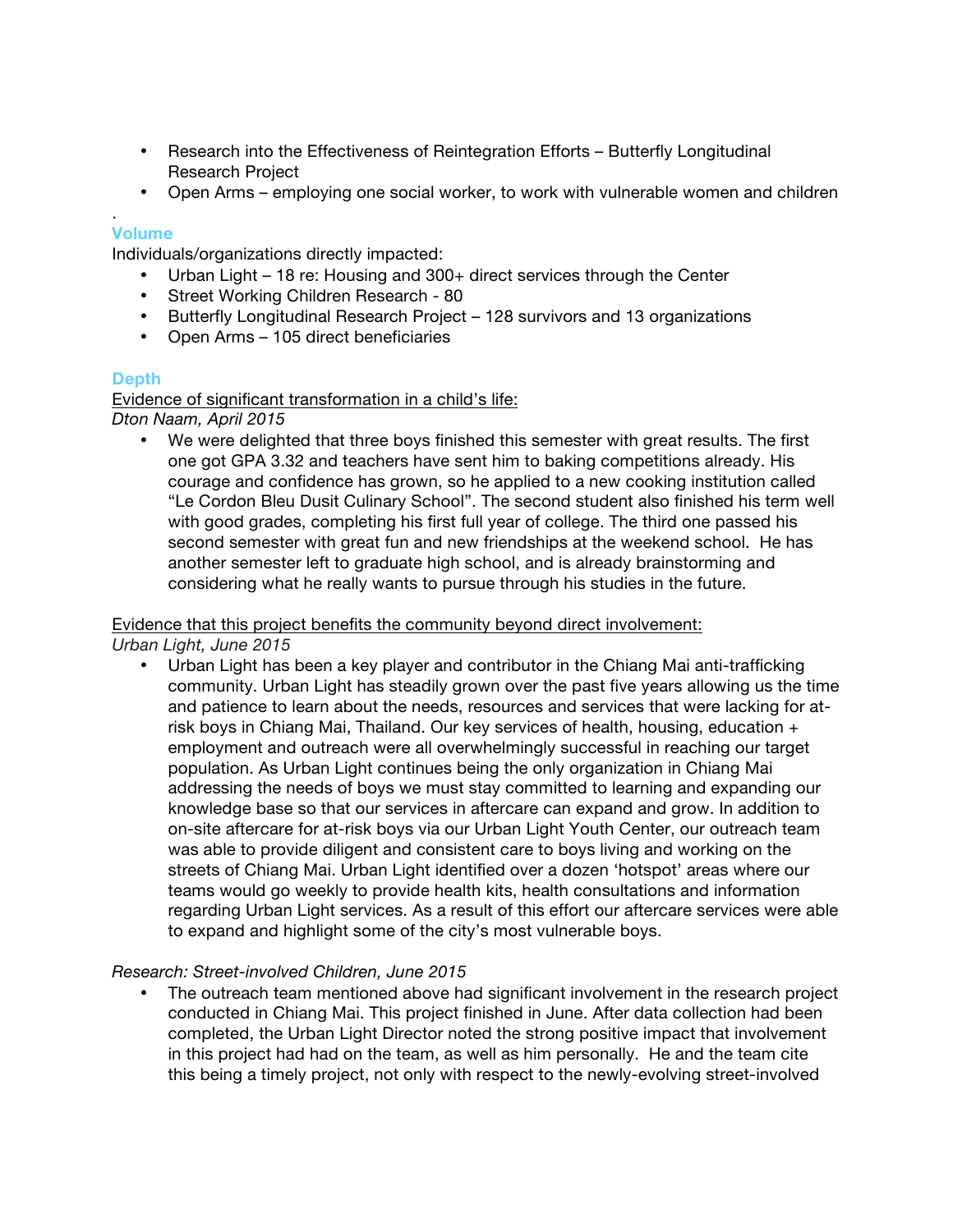groups with which they work, but also with regard to their evolving team. It had been more than two years since the previous research was completed with the Urban Light team. Participation in the interview process, as well as in the expanded fieldwork, proved to be a strongly developmental experience for the UL team.

First hand evidence that this project benefits the target constituents:

*Open Arms*

- Our Open Arms social worker assists women's leaders at Alabaster, a large space in a rented building. Female sex workers come on a daily basis, with over 200 women coming monthly. Most of these women live on the streets. They come to do their washing, have a meal, bathe and sleep. We work with these women, helping them to access the needs of their families in the Alabaster area.
- On Wednesdays, our social worker assists with Children's Day. Approximately 50 children come. In the mornings they have a shampoo and are deloused if they need it. In the afternoon they have the Children's Club.

## **U.K. Survivor Care: Thousand Miles Home**

In the UK, there is a lack of safe accommodation to safeguard children and young people who are trafficked from abroad. They go missing from local authority care when placed in unsafe accommodation and over 95% are not found. The Thousand Miles Home was opened to meet this need for child victims of trafficking. It is located in an identified area that enhances the safety network for the young people. The home is purposively small (four bedrooms) in order to ensure a sense of security and belonging. The program works within a model that addresses risk assessment in three stages, with the first two stages being completed at the Thousand Miles Home. Each stage has a system of ongoing monitoring and evaluation.

## **Volume**

Children directly impacted

• 2 boys from September 16, 2014 to May 27, 2015

## **Depth**

Evidence of significant transformation in a child's life:

• Our second client was frightened, volatile and unpredictable when he entered our safe accommodation program at the end of September. He was desperate to leave the home, and during the next month, made many threats to the staff, if he was not allowed to leave. In reality, he knew he could leave, but that the police would immediately pick him up and return him to the Thousand Miles Home. He was enrolled in school, and began to make friends with other boys who were also learning English. He received medical and dental care. After nearly three months, he began to trust that we had his best interests in mind and he began to relax and accept our care. In one of the meetings with his social worker, he stated that he had gained trust with the Love146 staff and did not want to leave the safe accommodation. This was in sharp contrast to his attitude when he first came into our care. For us, it was evidence that our program was working. His care had been child-centred and everyone involved in his care and in the child protection process had pursued child-centred working, recognising him as an